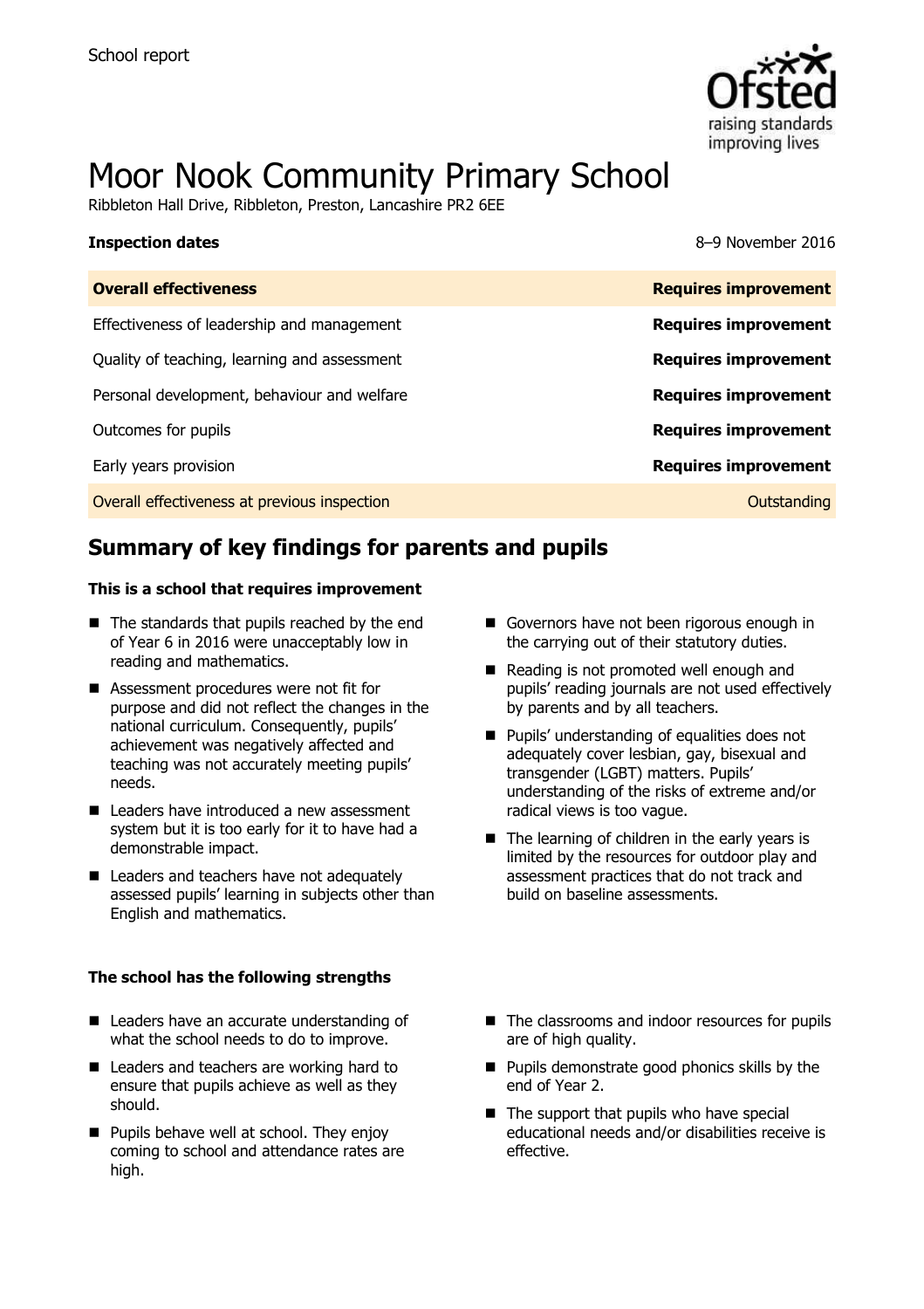

# **Full report**

### **What does the school need to do to improve further?**

- $\blacksquare$  Strengthen the role of governors so that they are able to fulfil their statutory responsibilities with the necessary rigour.
- Ensure that the school's assessment systems and practices reflect the principles of the national curriculum and that these systems are applied across the whole school and across the curriculum, not just in English and mathematics.
- Embed the recently introduced strategies to address underperformance in pupils' achievement.
- **Promote reading with greater urgency and ensure that all teachers support parents in** encouraging their children to read.
- Raise pupils' understanding of equalities relating to LGBT matters and develop their awareness of the risks of extreme and radical views and opinions present in society today.
- Develop the opportunities for outdoor learning and play in the early years and use baseline assessments more effectively when tracking progress.

An external review of the pupil premium should be undertaken in order to assess how this aspect of leadership and management may be improved.

An external review of governance should be undertaken in order to assess how this aspect of leadership and management may be improved.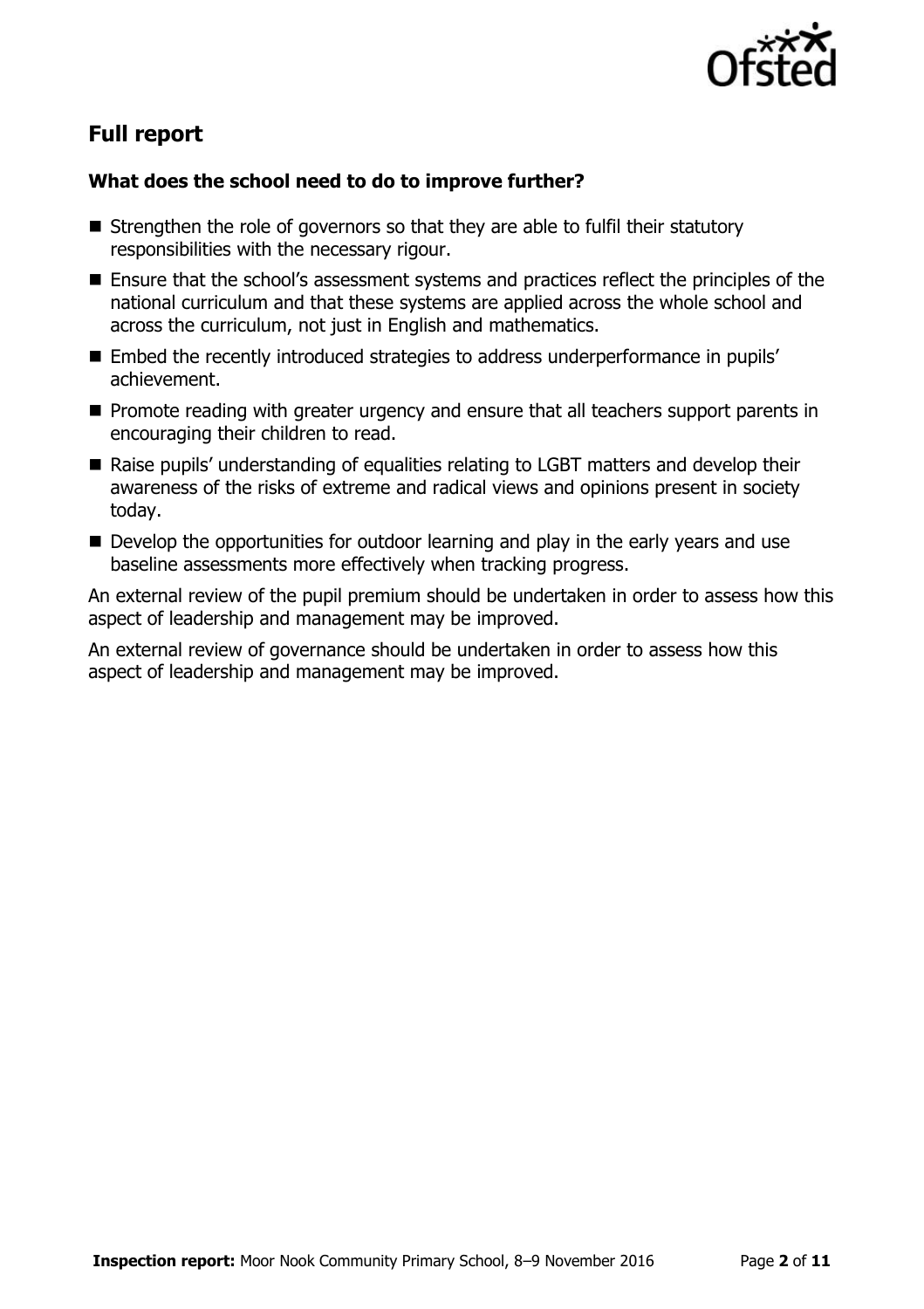# **Inspection judgements**

### **Effectiveness of leadership and management Requires improvement**

- Leaders and governors did not ensure that teachers were effectively prepared for the changes in the national curriculum. The assessment procedures that had been in place did not fully reflect the principles of the new curriculum and subsequently did not adequately inform teachers' planning. This resulted in standards in 2016 being considerably lower than national averages, whereas in previous years, standards had been high.
- The new assessment systems and procedures that have been introduced are aligned to the curriculum but leaders and teachers are not yet using them with the skill and confidence required so as to have an impact. For example, the accuracy and reliability of current pupils' progress are insecure.
- The curriculum that leaders provide the pupils with has English and mathematics at its heart. Pupils learn other subjects too, such as science, art, music, history, French and religious education. The pupils told inspectors that they enjoyed these different lessons because it made them see that, 'school is not just about English and mathematics'. At the time of the inspection, it was not possible to comment as to how effective the curriculum is in terms of promoting good progress for pupils as teachers have never assessed learning beyond English and mathematics. That is no longer the case from September 2016.
- While policies and procedures are in place, the understanding of staff in protecting pupils from radicalisation and extremism is limited. Inspectors were reassured that specific training on this topic has already been planned for this term.
- Leaders spend the pupil premium funding on strategies that are specific to pupils' individual needs. However, the impact that these strategies are having on the achievement of disadvantaged pupils is not considered with enough precision.
- The funding received for the primary physical education and sport premium is spent on a sports coach who ensures that the pupils receive sports coaching of good quality.
- The headteacher took on her role in September 2015 and deftly dealt with the instability in staffing. Although there is a full complement of teaching staff, leaders and governors do find recruitment and retention challenging.
- Leaders have accurately identified what the school needs to do in order to improve. The action plans are appropriate and were in place before the inspection took place.
- The local authority has already identified the school as requiring additional support and intervention and the headteacher was proactive in having the support provided. Leaders and teachers are positive about the quality of the support and the impact it is having upon their practice.
- Leaders manage the performance of staff in a fair manner and link teachers' objectives to outcomes for pupils. A number of staff have undertaken middle leadership courses and are using what they have learned to improve provision at Moor Nook.
- The promotion of pupils' spiritual, moral, social and cultural development is evident in the displays around the school, the opportunities that pupils have to think and reflect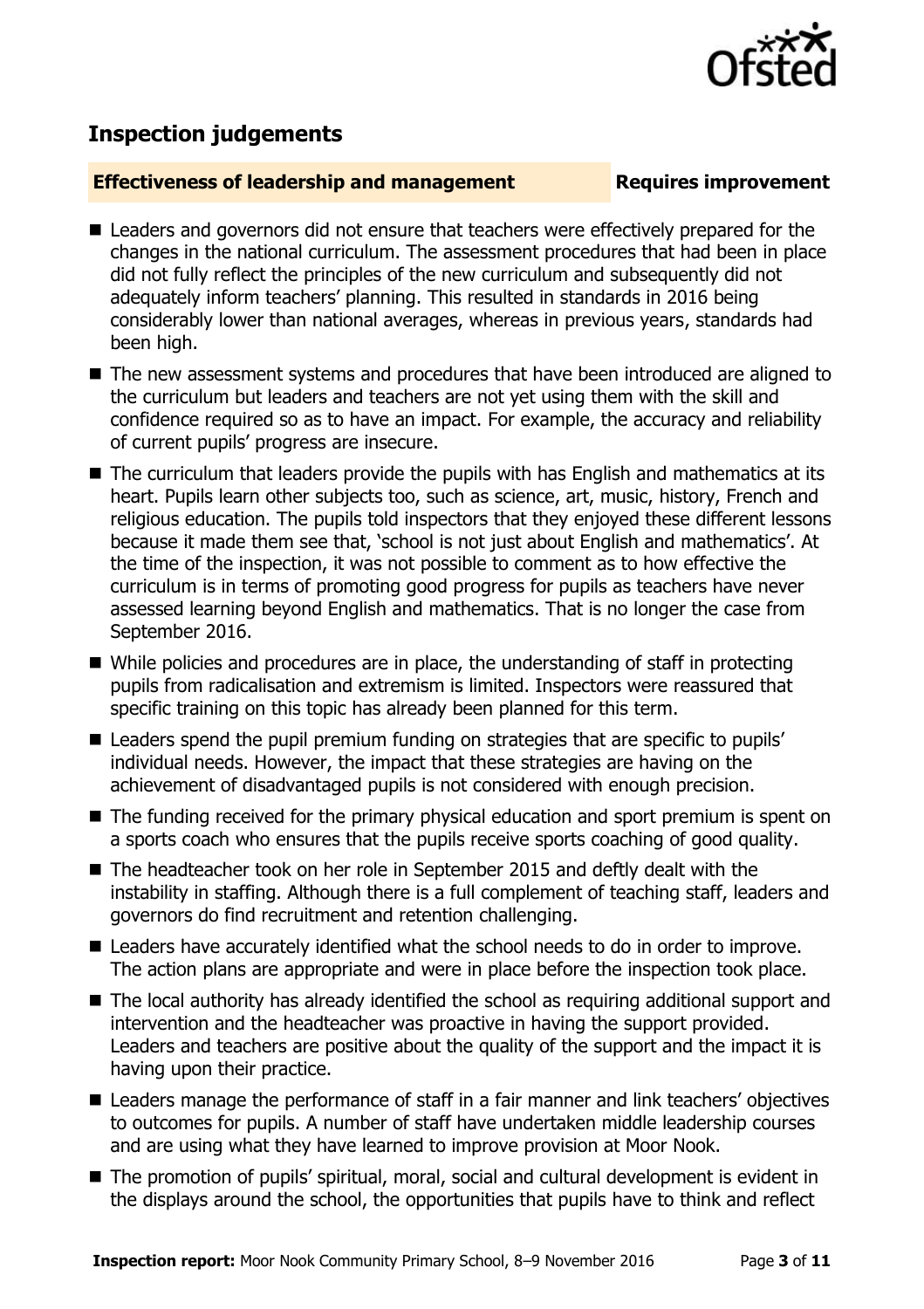

and the respect that the pupils show to each other. Leaders also ensure that pupils are given opportunities to appreciate other beliefs, races and cultures through trips, visits, topics and the 'race charter' that the school is committed to. These initiatives help to develop pupils' understanding of what values underpin British society.

#### **Governance of the school**

- Governors have an unquestionable commitment to, and passion for, the school and a number have given many years of dedicated service. Governors are keen to develop their skills and expertise, and attendance records indicate that they take full advantage of training that is on offer.
- $\blacksquare$  However, governors are not providing the challenge and rigour that are required when measuring the impact of the additional funding that the school receives for the pupil premium and sport premium. Similarly, governors have not ensured that a considerable amount of funding that the school receives has been spent.
- Governors are not effectively carrying out their statutory duties. For example, the website does meet the requirements as set out by the Department for Education.

### **Safeguarding**

- $\blacksquare$  The arrangements for safeguarding are effective.
- The policies and procedures in place meet the requirements. Leaders have already identified where further training for staff is needed and this is scheduled to take place this term.
- Leaders work effectively with external agencies and are proactive in ensuring that agreed actions are followed up.
- **Pupils understand how to keep themselves safe when using different forms of social** media and when around roads and strangers. Pupils' understanding of the risks of people holding or supporting radical or extremist views is limited.

#### **Quality of teaching, learning and assessment Requires improvement**

- Teaching is not good across the school because the use of assessment is insecure and is not sufficiently informed by the changes in the national curriculum. This has impacted significantly upon the achievement of pupils. It has also impeded teachers' ability to adapt their teaching to meet the needs of pupils.
- When teachers provided feedback that was focused and direct, the pupils' learning improved. In some cases, the feedback provided by teachers was too vague or lacking in next steps for the pupils to respond to.
- The most able pupils are not always being provided with the necessary challenge and opportunities they need in order to make the progress that they should. At times, the learning for the most able pupils is too easy and they repeat what they have already learned.
- The pupil premium funding is not focused enough on pupils' achievement. As a result, there is a limited amount of funding that is allocated and spent on strategies that improve learning in the classroom.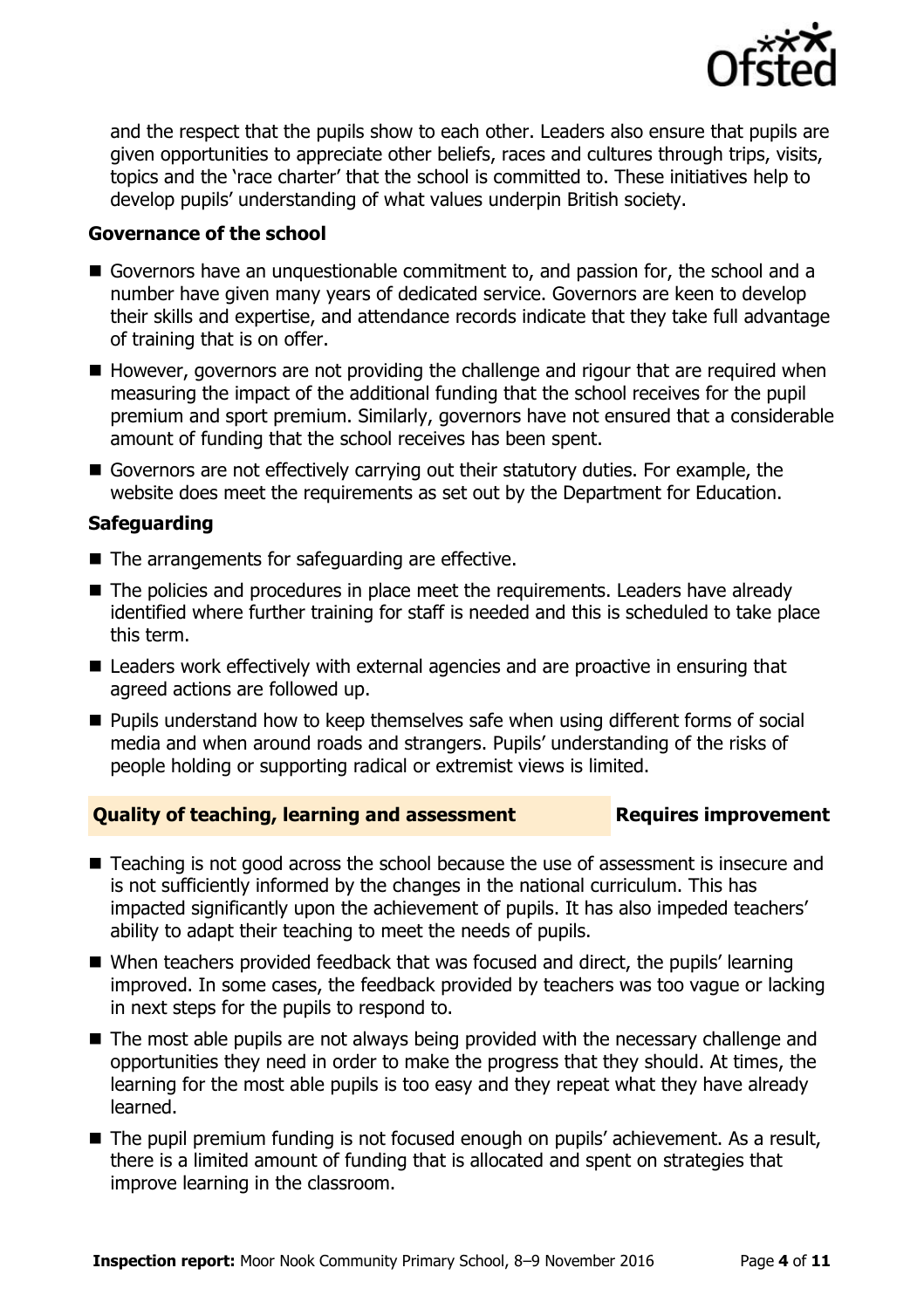

- **Pupils are given homework as set out in the school's policy. The quality of the** homework is variable. It is evident that pupils' reading journals are not being used effectively by all staff, and parental involvement in this is limited.
- Effective teaching and learning were seen during the inspection and in pupils' books. In these lessons, teachers had good subject knowledge and were challenging and questioning the pupils with skill.
- Teachers are benefiting from the additional support that has been put in place through the local authority. This is giving staff the opportunities to work together with colleagues from local schools to share and develop good practice.
- **Pupils who have special educational needs and/or disabilities receive additional support** and teaching from a specialist teacher in addition to their class teacher. This is helping these pupils to learn better and make faster progress.
- The learning environment for pupils is spacious and well resourced, providing many opportunities for exciting and creative learning to engage pupils. This was happening in a number of classes, but the resources available to teachers were not always being used effectively.

### **Personal development, behaviour and welfare Fig. 2.1 Requires improvement**

### **Personal development and welfare**

- The school's work to promote pupils' personal development and welfare requires improvement.
- **Pupils' understanding of equalities is not consistent. Pupils show a good awareness of** the need for respect and equity for people of different races, cultures, beliefs and if they have a disability or not. However, pupils show little understanding of matters relating to LGBT matters. Similarly, the pupils were unsure of the risks of people who may hold extreme or radical views.
- In all other respects, pupils' spiritual, moral, social and cultural development is effective. The pupils have the opportunity to reflect and think about others who are less fortunate than themselves and contribute to a range of local charities and initiatives. The school is linked to a school in Ghana and this helps pupils to appreciate other cultures. Pupils' awareness of other faiths is developed through visits to local places of worship. These opportunities help to develop the pupils' understanding of what it means to be British.
- **Pupils feel safe at the school. Pupils know whom to talk to if they have any worries,** and the pupils that inspectors spoke to said that they know that their teachers care about them.
- **Pupils' health and well-being benefit from the range of sports activities and lessons that** take place at the school, for example, rounders, hockey, football, dodgeball, gymnastics and dance classes. Leaders also provide a breakfast club, which is heavily subsidised, where children can have cereals, toast and juice.

#### **Behaviour**

 $\blacksquare$  The behaviour of pupils is good.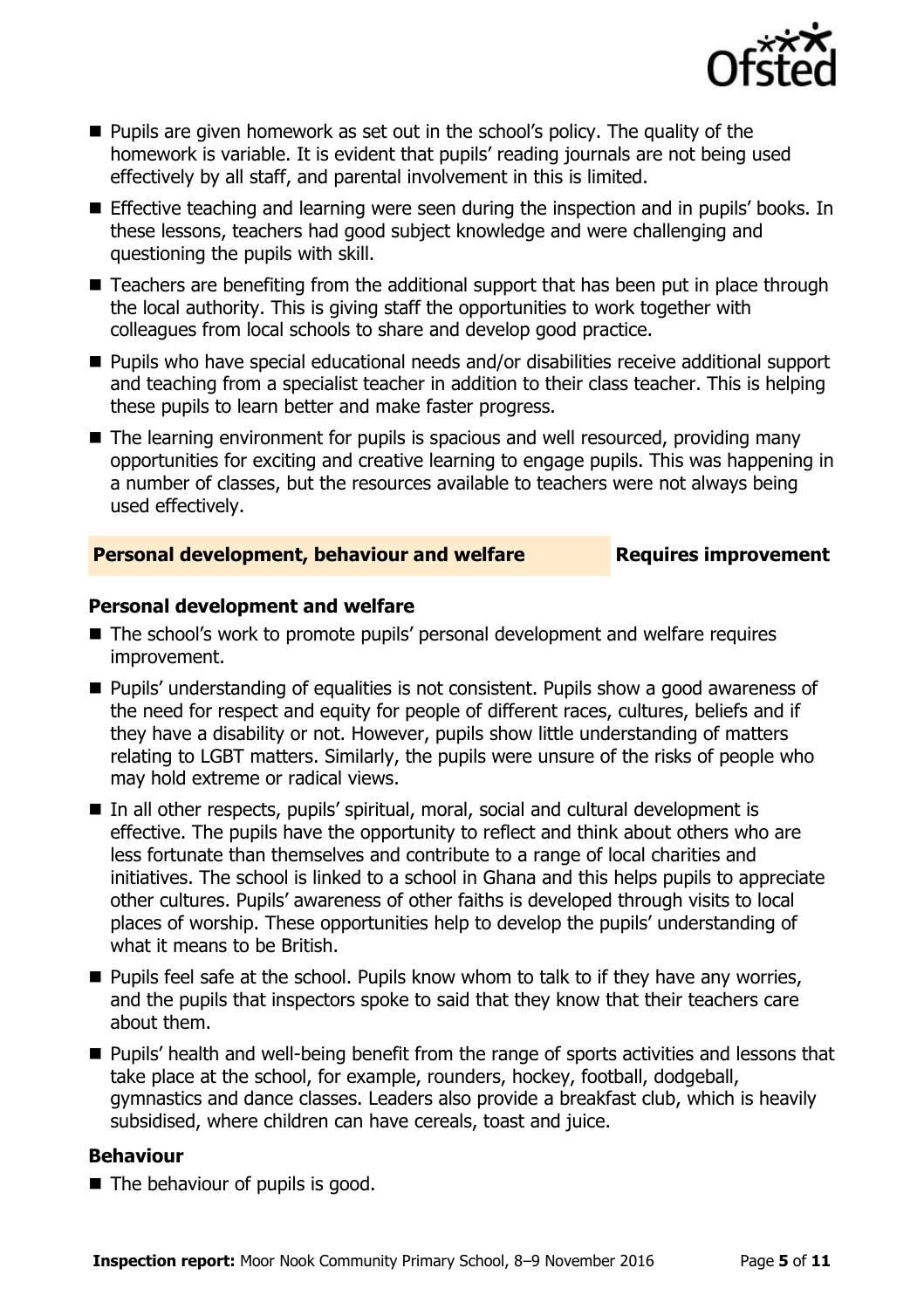

- $\blacksquare$  Attendance has improved since the last inspection and is consistently above the national average. This is because of leaders' concerted efforts to ensure that attendance is given high priority. The number of pupils who are persistently absent is low.
- The number of fixed-term exclusions continues to fall. A very small minority of pupils demonstrate challenging behaviours but all staff deal with this in an appropriate manner.
- The behaviour policy that was introduced is clear and followed consistently. Pupils' behaviour in lessons and around the school is calm and orderly. Low-level disruption was seen in a couple of lessons but was dealt with quickly.
- The pupils demonstrate good manners and are friendly and welcoming.
- **Pupils do not think that bullying happens at their school and are confident that, if it did** happen, it would be dealt with very quickly. The records that leaders keep indicate that this is the case.

### **Outcomes for pupils Requires improvement**

- The results achieved by pupils by the end of key stage 2 in reading and mathematics in 2016 were woeful in comparison with national averages. The standards in writing, however, remained strong.
- $\blacksquare$  The proportion of pupils reaching the expected standard at the end of key stage 1 in reading and writing was close to the national average but below average in mathematics. The proportion of pupils working at greater depth across all subjects was below average. Disadvantaged pupils did not attain well by the end of key stage 1.
- The most able pupils and the most able disadvantaged pupils do not perform as well as they should. The achievement of the most able pupils is variable. They make good progress when the teaching meets their needs but this is inconsistent because teachers have not always taken into account their starting points.
- The achievement of pupils who have special educational needs and/or disabilities is variable across subjects and year groups. There are signs that these inconsistencies are reducing as a result of focused teaching and interventions.
- Leaders do not monitor the progress pupils make with the necessary attention and rigour. Currently, pupils' learning is only assessed in the core subjects and pupils' prior attainment is not given the prominence required to ensure that all groups of pupils make the progress of which they are capable.
- The proportion of pupils meeting the phonics threshold is consistently above the national average. Disadvantaged pupils' achievement is as good as, if not better than, that of other pupils nationally. By the end of Year 2, pupils have a secure basis on which to build their early reading skills and the readers that inspectors heard reading demonstrated this.
- By the end of key stage 1, pupils' attainment is close to the national average in all subjects. Disadvantaged pupils' achievement is variable and this is because there is insufficient rigour in measuring the impact of the additional funding that the school receives for these pupils.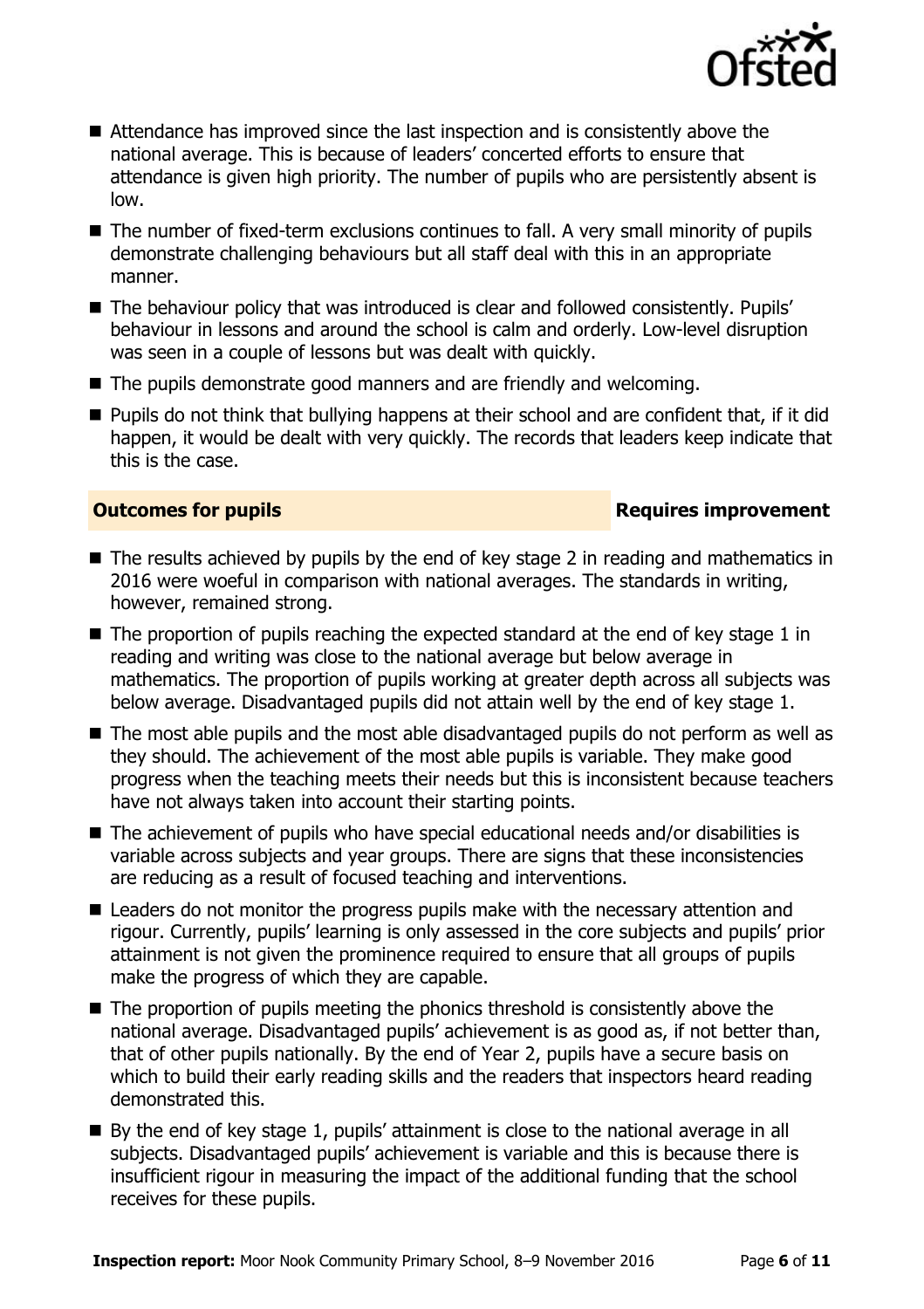

- As a result of the strategies put in place to reverse the drop in standards, the progress that pupils make is quickening up. It is faster in some classes than others and this is because of the variable teaching that exists. This is supported by the learning that was seen in lessons during the inspection and the work in pupils' books.
- Reading is encouraged across the school but it is not given a high enough profile. Pupils say that they enjoy reading but there is little evidence to suggest that it is happening in a systematic way and that pupils are reading at home.

#### **Early years provision Requires improvement**

- The assessment systems that leaders and teachers use do not track children's progress from baseline assessments with sufficient accuracy. This hinders teachers from using assessment information to plan teaching and meet the varying needs of the children.
- The quality of teaching is inconsistent. Questioning is limited and adults in the classroom do not always model the correct use of English.
- The opportunities for outdoor play are limited. Consequently, not all activities in the early years are purposeful and linked to children's development and learning.
- Children enter the early years with skills that are below what is typical for their age. By the time they leave the early years, children have levels of development that are above average. However, there are no specific strategies in place to ensure that the difference between the achievement of children who are disadvantaged and that of other children nationally reduces.
- Leaders have addressed the low communication and language skills that children have on entry to the early years with specific and targeted speech and language support. By the time they leave the early years, the proportion of children who achieve the expected standard in this area is similar to the national average.
- Leaders have a good knowledge and understanding of what effective early years provision looks like. This is reflected in the accurate development plan that is place.
- The classrooms in the early years provide children with many opportunities for investigation, creativity and imagination and reinforce children's numeracy and literacy skills.
- The children listen to their teachers and other adults well. The routines are established and the children are happy while at school.
- Safeguarding is effective and all of the welfare requirements are met.
- The key person for each child is welcoming to parents and has established effective communication between home and school. Parents are increasingly confident and involved in their children's learning.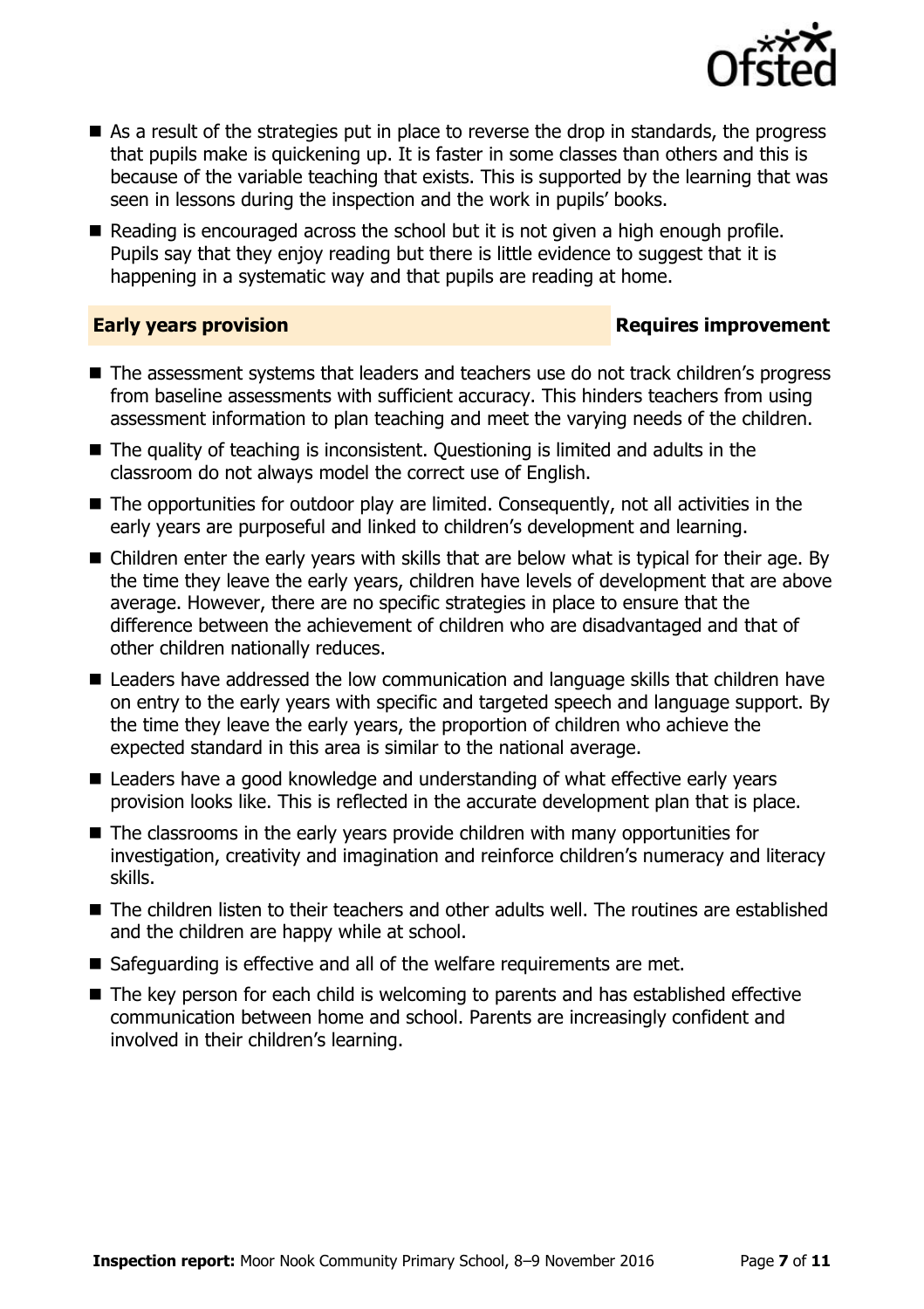

# **School details**

| Unique reference number | 119236     |
|-------------------------|------------|
| Local authority         | Lancashire |
| Inspection number       | 10025639   |

This inspection was carried out under section 8 of the Education Act 2005. The inspection was also deemed a section 5 inspection under the same Act.

| Type of school                      | Primary                    |
|-------------------------------------|----------------------------|
| School category                     | Maintained                 |
| Age range of pupils                 | 3 to 11                    |
| <b>Gender of pupils</b>             | Mixed                      |
| Number of pupils on the school roll | 217                        |
| Appropriate authority               | The governing body         |
| Chair                               | Mr Brian Rollo             |
| <b>Headteacher</b>                  | Ms Suzanne Clough          |
| Telephone number                    | 01772 796009               |
| Website                             | www.moornook.co.uk         |
| <b>Email address</b>                | head@moornook.lancs.sch.uk |
| Date of previous inspection         | 19-20 May 2010             |

### **Information about this school**

- This school is smaller than the average-sized primary school.
- Most pupils are of White British heritage. The proportion of pupils from different minority ethnic backgrounds is well below average, as is the number of pupils who speak English as an additional language.
- The proportion of pupils who have special educational needs and/or disabilities is well above the national average, but the proportion of pupils who have a statement of special educational needs or an education, health and care plan is below the national average.
- $\blacksquare$  The proportion of pupils who receive support through the pupil premium funding is more than double the national average.
- In 2015, the school met the government's floor standards.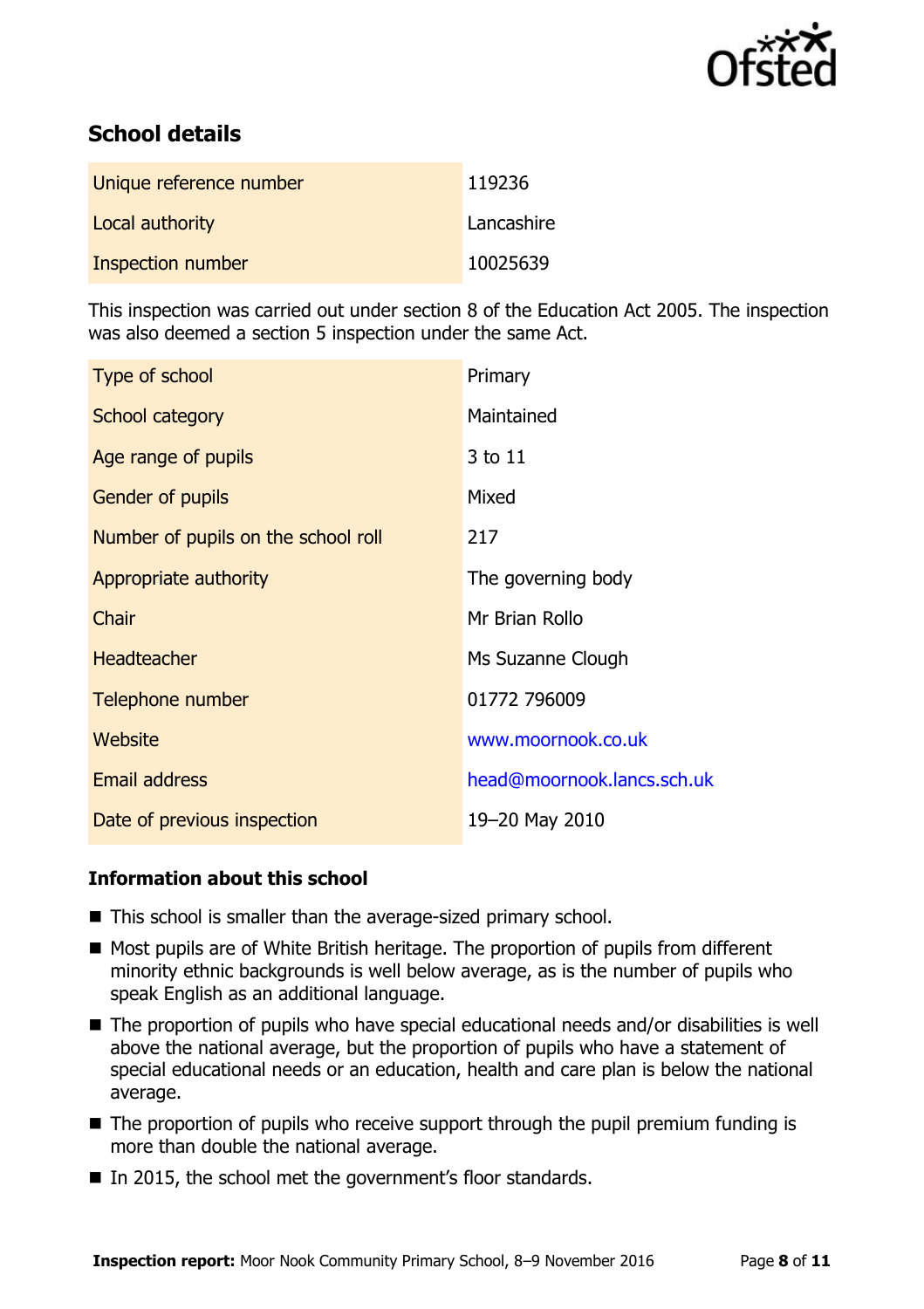

- Since the previous inspection, a new headteacher took up post in September 2015.
- The school does not meet requirements on the publication of information about the impact of last year's additional funding for pupil premium and sports on its website. A number of requirements were missing from the website: the school's complaints policy; standards that pupils achieved in 2016; and the school's ethos and values. A number of policies on the website were also out of date.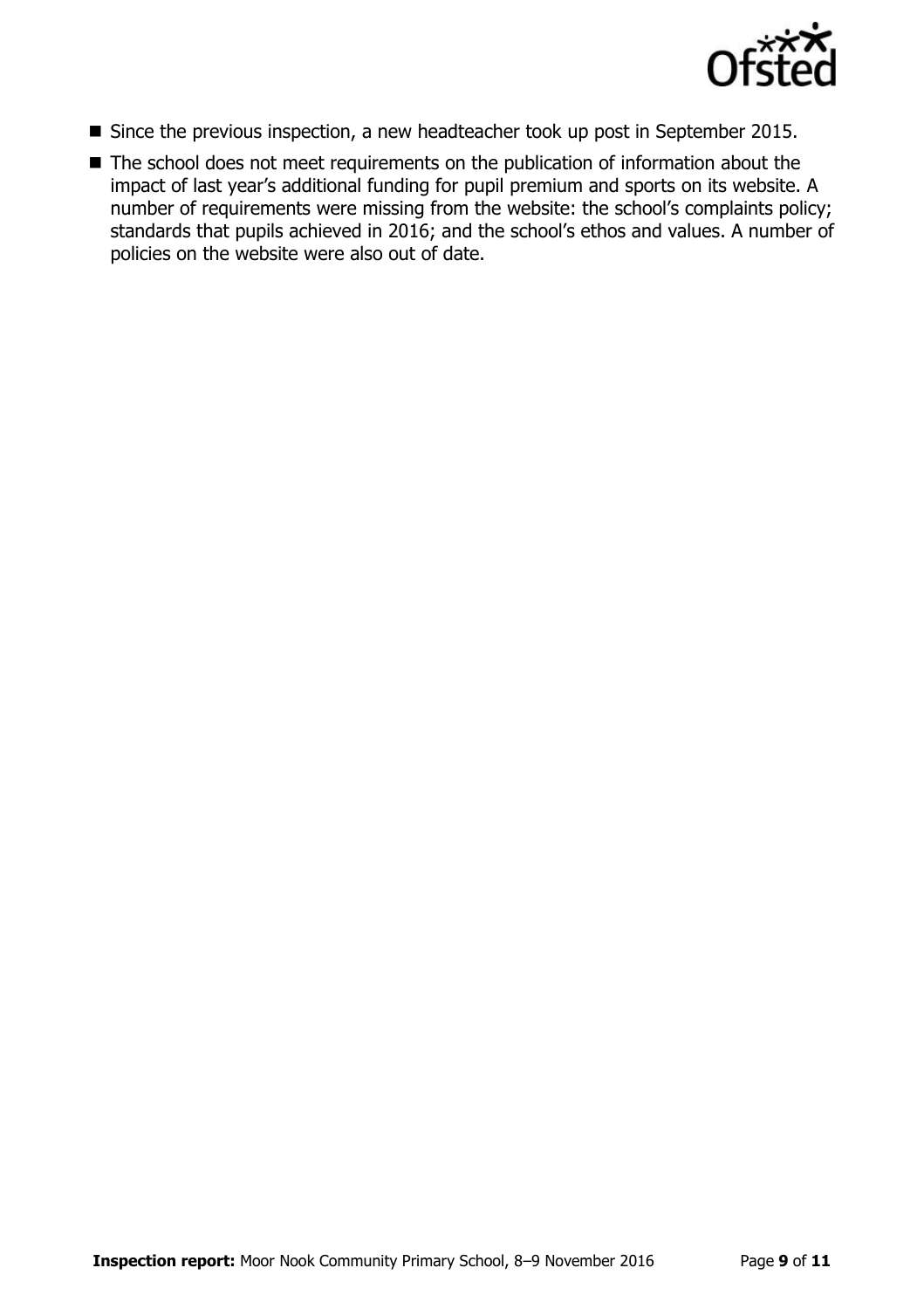

## **Information about this inspection**

- Inspectors observed a range of lessons and classes. A learning walk took place with senior leaders. Inspectors looked at pupils' work and listened to some of them read.
- Inspectors spoke with pupils from both key stages about their experience of school and their learning.
- Inspectors spoke to parents as they dropped their children off to school. There were no responses to Parent View.
- Inspectors met with the members of the governing body. Meetings were also held with the leadership team and members of staff, and a telephone discussion took place with a representative from the local authority.
- Inspectors scrutinised a variety of documentation, including: the school's own selfevaluation and development plan; anonymised performance management documents; school policies and procedures; and the school's own assessment information. A range of documentation regarding safeguarding was scrutinised, including behaviour and attendance records and bullying logs.

### **Inspection team**

| Jonathan Jones, lead inspector | Her Majesty's Inspector |
|--------------------------------|-------------------------|
| <b>Julie Downing</b>           | Ofsted Inspector        |
| Michael Platt                  | <b>Ofsted Inspector</b> |